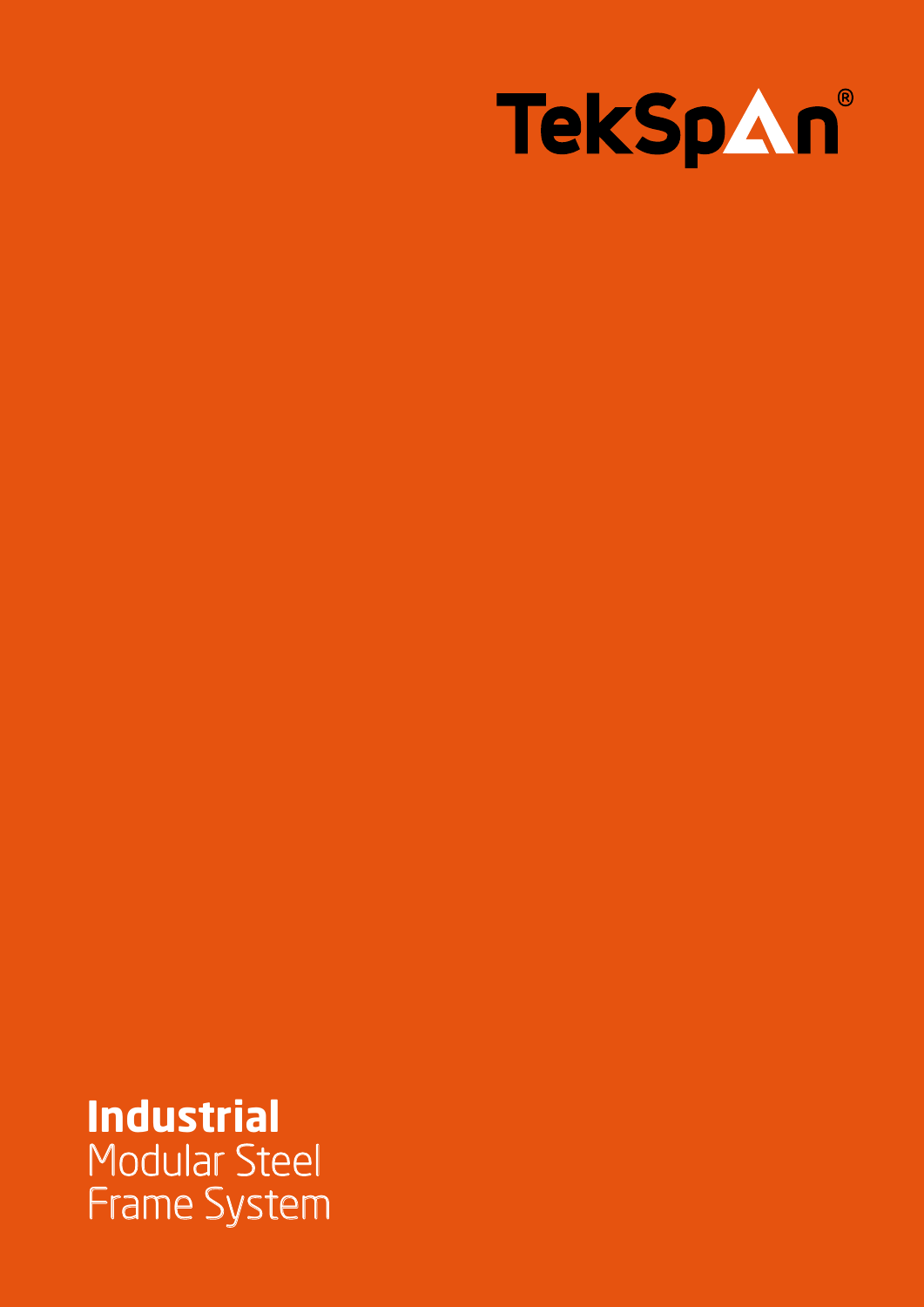TekSpan enables contractors and installers to build a frame on site that provides similar strength qualities to welded steel frames, but can be easily transported to site and erected quickly in situ. Based on a hot dipped galvanised box frame and using a unique T-bolt fastening system, TekSpan has been installed on many projects throughout Europe and is now available to the UK market.

TekSpan gives you the loading properties of welded steel frames without the associated site-welding issues, and is ideal for installing in challenging environments, such as basement boiler rooms and risers where a crane-lift would present a logistics issue.

Proven throughout the world even in demanding NZ seismic conditions, TekSpan's versatility makes it the modular system of choice. Talk to us to discover ways in which TekSpan can make installs easier, quicker and more cost-effective.



At the heart of the TekSpan system is the patented T-lock bolt. This unique M12 bolt is made from 10.9 high grade steel giving up to 10kN shear strength, and can be simply installed using a torque wrench

One of the unique features of the TekSpan system is the stepless slot design, which the T-lock bolt facilitates. In practice this means that leveling up frames and structures is done simply and quickly, in contrast to screw systems that require precise alignment of holes.









Component Detail See next page



- Avoid bulky and awkward logistics on frame installs
- Build support frames faster and more efficiently
- Erect a complete frame using just a torque wrench
- Avoid hot-works permit requirements on site
- Fast and easy to level up
- Superior strength properties to channel and other frame brands
- Full design capability
- Available in 80mm or 100mm variants
- Patented T-bolt fastening system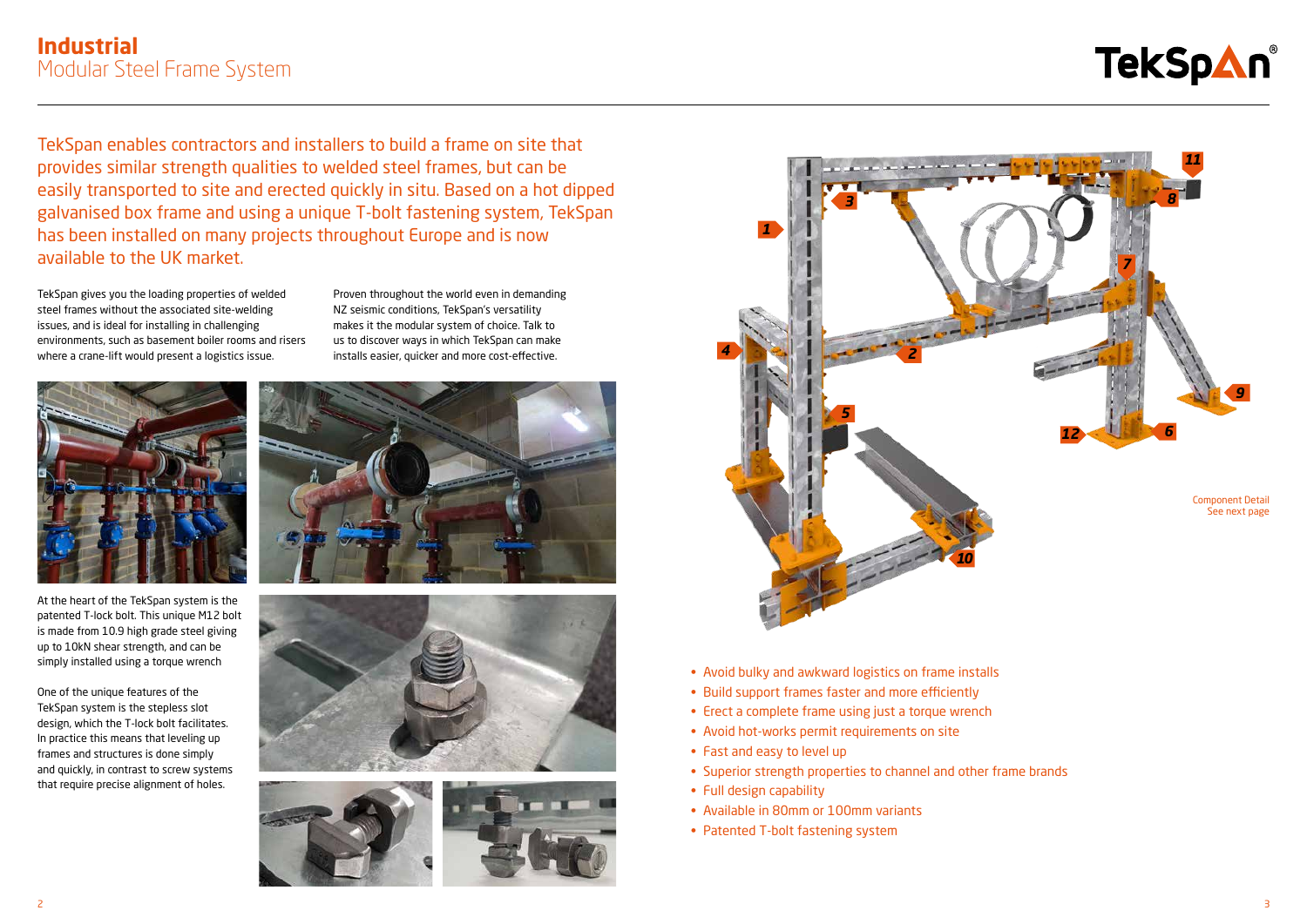| Beam connector<br>clamp, for securing<br>frames to I-beams<br>and girders | <b>Dimensions</b>        | Part-No      |
|---------------------------------------------------------------------------|--------------------------|--------------|
| TekSpan® beam<br>clamp for 80mm<br>frames                                 | 160mm x 160mm<br>x 100mm | R952-<br>070 |
| TekSpan® beam<br>clamp for 100mm<br>frames                                | 180mm x 200mm<br>x 100mm | R952-<br>075 |

#### *TekSpan® 10.9g T-Bolt*

| 10.9g T-bolt with<br>locking washer<br>- locks securely<br>through frame<br>slots with locating<br>collar and "bites"<br>into bracket<br>fixture, providing<br>exceptional joint<br>strength | <b>Dimensions</b>      | Part-No.     |
|----------------------------------------------------------------------------------------------------------------------------------------------------------------------------------------------|------------------------|--------------|
| <b>TekSpan® T-Lock</b><br><b>Bolt</b>                                                                                                                                                        | M <sub>12</sub> x 40mm | R951-<br>510 |

#### *TekSpan® Frame to Threaded Rod Connector*





#### *TekSpan® FixBOB*



| Useful reusable<br>tool for aiding slot<br>alignment during<br>installation | <b>Dimensions</b>  | Part-No.     |
|-----------------------------------------------------------------------------|--------------------|--------------|
| <b>TekSpan FixBOB</b>                                                       | $M12 \times 44$ mm | R951-<br>500 |

# *TekSpan® Integral Base Plate*

|  | <b>Foot and Frame Section</b> |  |
|--|-------------------------------|--|
|  |                               |  |

| Integral baseplate<br>foot and frame<br>section, for lower<br>height installs and<br>wall-mounting | <b>Dimensions</b>                                        | Part-No.     |
|----------------------------------------------------------------------------------------------------|----------------------------------------------------------|--------------|
| TekSpan <sup>®</sup> integral<br>foot and 80mm<br>frame                                            | 720mm x 80mm<br>(200mm x 200mm)<br>baseplate)            | R954-<br>105 |
| TekSpan <sup>®</sup> integral<br>foot and 80mm<br>frame                                            | 1440mm x 80mm<br>(200mm x 200mm)<br>baseplate)           | R954-<br>106 |
| TekSpan <sup>®</sup> integral<br>foot and 100mm<br>frame                                           | 720mm x 100mm<br>x 100mm (220mm<br>x 200mm<br>baseplate) | R954-<br>107 |

### **Component Details**

|                             | <b>TekSpan® Pre-slotted lengths</b>                                                |                         | $\mathbf{1}$            |                                 | <b>TekSpan® Bolt-down Base Plate Foot</b>                                                       |                                                 | 6                   |
|-----------------------------|------------------------------------------------------------------------------------|-------------------------|-------------------------|---------------------------------|-------------------------------------------------------------------------------------------------|-------------------------------------------------|---------------------|
|                             | Pre-slotted lengths<br>of TekSpan frame<br>system                                  | <b>Dimensions</b>       | Code                    |                                 | Bolt-down base plate<br>foot, for floor or wall<br>mounting                                     | <b>Dimensions</b>                               | Part-No.            |
|                             | <b>TekSpan® HDG</b><br>80mm beam                                                   | 80mmx80mm<br>x 6m       | R950-<br>806            |                                 | TekSpan® base plate 200mm x 200mm<br>for 80mm frame                                             | x 140mm                                         | R954-<br>125        |
|                             | TekSpan® HDG<br>100mm beam                                                         | 100mmx100mm<br>x 6m     | R950-<br>807            |                                 | TekSpan® base plate 220mm x 220mm<br>for 100mm frame                                            | x 140mm                                         | R954-<br>135        |
| <b>TekSpan®</b> frame sizes | Two-piece jointing set for all                                                     |                         | 2                       | <b>TekSpan® Saddle Brackets</b> |                                                                                                 |                                                 |                     |
|                             | <b>Connection Set</b>                                                              | <b>Dimensions</b>       | Code                    |                                 | Saddle bracket, for<br>extra strength in                                                        | <b>Dimensions</b>                               | Part-No.            |
|                             | <b>TekSpan®</b><br>connector set                                                   | 59mm x 67mm<br>x 380mm  | R954-<br>150            |                                 | joining frames at 90<br>degrees                                                                 |                                                 |                     |
|                             |                                                                                    |                         |                         |                                 | Saddle bracket, for<br>extra strength in<br>supporting weight-<br>loaded cross-<br>member beams | $230$ mm $x$<br>140 $mm \times$<br><b>100mm</b> | R954-<br>110        |
|                             | TekSpan® 90° Angle Bracket - 2 Hole                                                |                         | $\overline{\mathbf{3}}$ |                                 | <b>TekSpan® Pair of T-Plate Brackets</b>                                                        |                                                 | 8                   |
|                             | Two hole 90deg angle<br>bracket, for mounting<br>frames at right angles            | <b>Dimensions</b>       | Part-No.                |                                 | Pair of T-plate<br>brackets, for face                                                           | <b>Dimensions</b>                               | Part-No.            |
|                             | TekSpan® 2 hole<br>angle bracket for                                               | 70mm x 100mm<br>x 100mm | R954-<br>112            |                                 | fixing of a 90deg<br>vertical joint<br>TekSpan® T-plate                                         | 70mm x 205mm                                    | R954-               |
|                             | 80mm and 100mm                                                                     |                         |                         |                                 |                                                                                                 |                                                 |                     |
|                             | frames                                                                             |                         |                         |                                 | for 80mm frame<br>TekSpan® T-plate<br>for 100mm frame                                           | x 130mm<br>90mm x 240mm<br>x 200mm              | 120<br>R954-<br>121 |
|                             | TekSpan® 90° Angle Bracket - 3 Hole                                                |                         | 4                       | <b>TekSpan®</b>                 |                                                                                                 |                                                 | 9                   |
|                             | Three hole 90deg                                                                   | <b>Dimensions</b>       | Part-No.                |                                 | <b>Holder Plate for Mounting Frames</b>                                                         |                                                 |                     |
|                             | angle bracket, for<br>mounting frames at<br>right angle with extra<br>load bearing |                         |                         |                                 | Holder plate for<br>mounting frames,<br>with the facility to<br>support angled                  | <b>Dimensions</b>                               |                     |
|                             | TekSpan® 3 hole<br>angle bracket for<br>80mm frame                                 | 70mm x 100mm<br>x 150mm | R954-<br>114            |                                 | connections<br>TekSpan® holder<br>plate for 100mm                                               | 160mm x 320mm<br>x 110mm                        | R953-<br>116        |
|                             | TekSpan® 3 hole<br>angle bracket for<br>100mm frame                                | 90mm x 100mm<br>x 150mm | R954-<br>115            |                                 | frame                                                                                           |                                                 | Part-No.            |
|                             | TekSpan® 90° Angle Bracket - 3 Hole Cross Mount                                    |                         |                         |                                 | <b>TekSpan® Beam Connector Clamp</b>                                                            |                                                 | $\overline{10}$     |

#### *TekSpan® Pair of Corner Plate Brackets*

| Pair of corner plate<br>brackets, for face-<br>fixing of a 90deg<br>horizontal joint | <b>Dimensions</b>                              | Part-<br>No. |
|--------------------------------------------------------------------------------------|------------------------------------------------|--------------|
| <b>TekSpan® corner</b><br>plate for 80mm<br>frame                                    | 70mm x 205mm x<br>130 <sub>mm</sub>            | R954-<br>118 |
| <b>TekSpan® corner</b><br>plate for 100mm<br>frame                                   | 1440mm x 80mm<br>(200mm x 200mm)<br>baseplate) | R954-<br>119 |

|  | Thr         |
|--|-------------|
|  | cro         |
|  | allo        |
|  | adj<br>inst |
|  |             |
|  | Tek         |
|  | ang         |
|  | .<br>       |

| Three hole 90deg<br>cross-mount bracket,<br>allowing for longitudinal<br>adjustment when<br><i>installing</i> | <b>Dimensions</b>       | Part-No.     |
|---------------------------------------------------------------------------------------------------------------|-------------------------|--------------|
| TekSpan® 3 hole<br>angle cross-bracket<br>for 80mm frame                                                      | 70mm x 150mm<br>x 75mm  | R954-<br>116 |
| TekSpan® 3 hole<br>angle cross-bracket<br>for 100mm frame                                                     | 90mm x 150mm<br>x 100mm | R954-<br>117 |